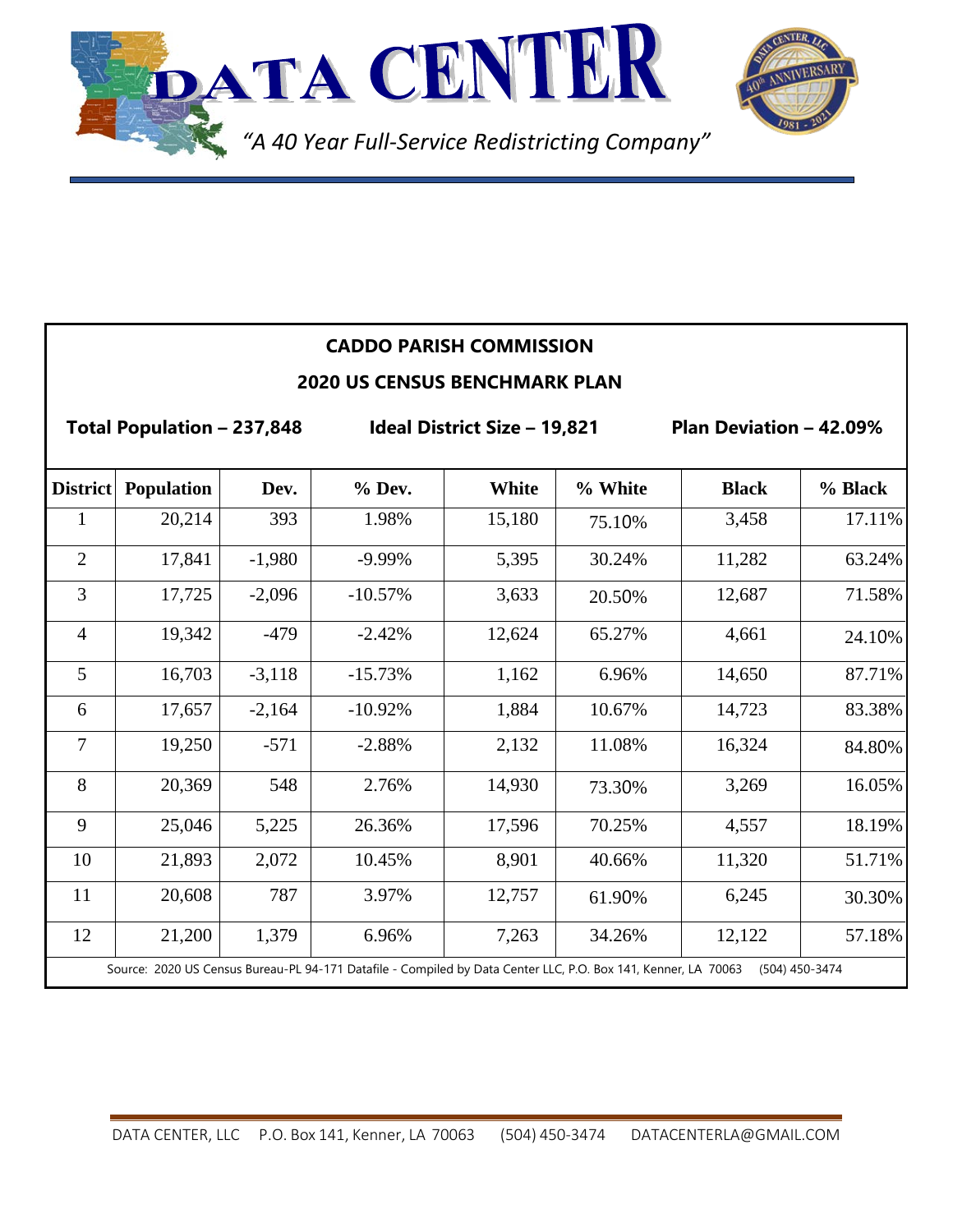



## **Caddo Parish Commission Criteria for Redistricting**

- 1. Population equality in each district-10% deviation in the plan.
- 2. Compliance with the Voting Rights Act.
- 3. Each district shall be compact as possible.
- 4. Each district shall be contiguous.
- 5. Incumbency shall be considered.
- 6. Consideration shall be given to natural, geographical, and political boundaries.
- 7. Consideration shall be given to keep intact communities with established ties of common interest and association, whether historical, racial, economic, ethnic, religious, or other.
- 8. A new apportionment plan must contain whole precincts consistent with RS 33:1411 (C).
- 9. Consistent with the Home Rule Charter, the Redistricting Plan must be adopted by December 31, 2022.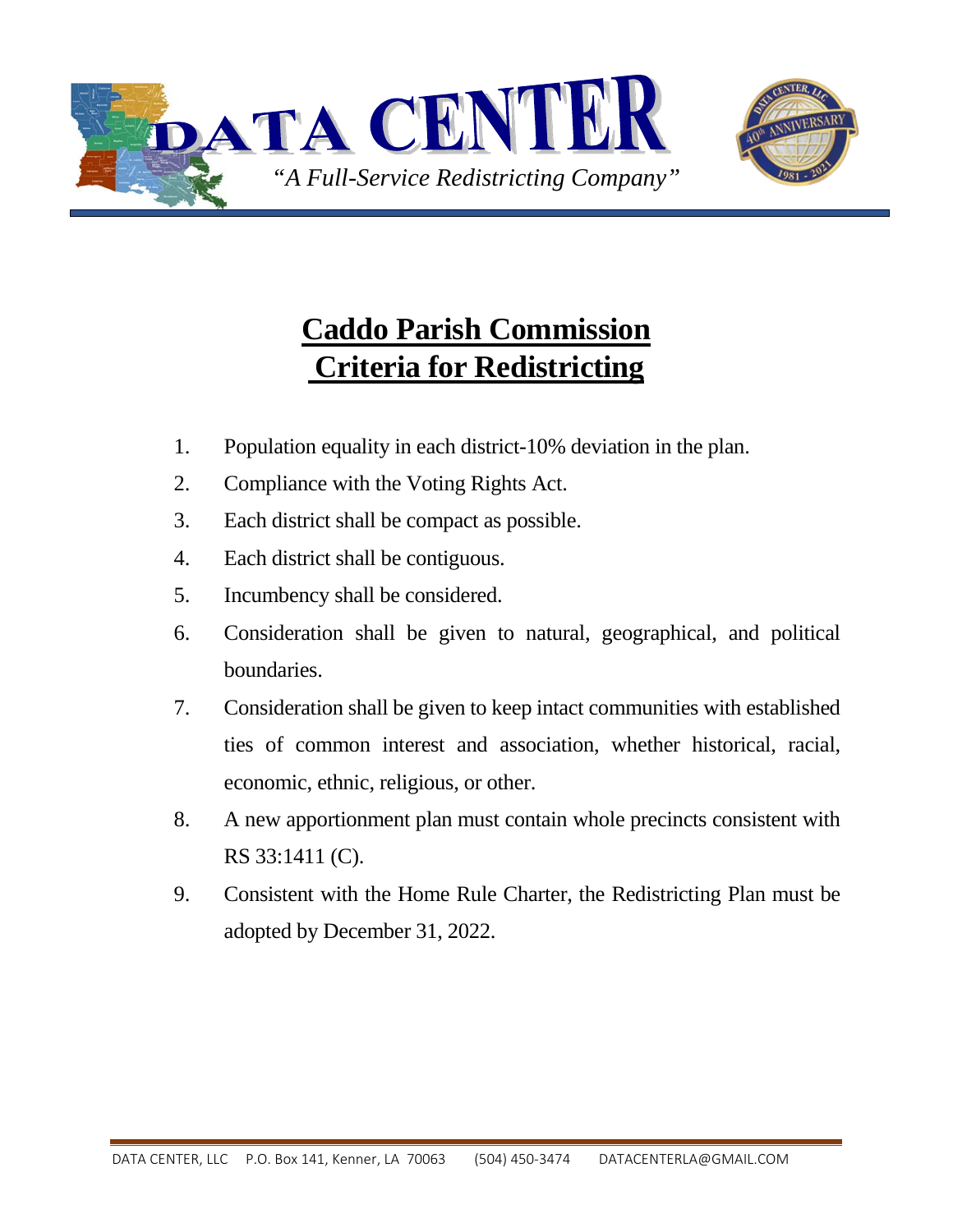## **CADDO PARISH COMMISSION ORDINANCE NO.\_\_\_\_\_\_\_\_\_\_\_\_\_\_\_\_\_\_**

## **AN ORDINANCE SETTING FORTH THE 2020 CENSUS COUNTS IN EACH PARISH COMMISSION ELECTION DISTRICT AND DETERMINING WHETHER REDISTRICING IS REQUIRED.**

**WHEREAS,** The 2020 US Census count has been completed and the PL 94-171 redistricting data was delivered to the State of Louisiana in August 2021; and

**WHEREAS,** The Caddo Parish Commission under LA RS: 33:1411, must make a determination whether redistricting is necessary with the 2020 US Census population count; and

**WHEREAS,** The Caddo Parish Commission authorized a study to calculate the 2020 US Census population in each parish commission district; and

**WHEREAS,** The current parish commission election districts have the following 2020 US Census population numbers:

| <b>CADDO PARISH COMMISSION</b> |  |
|--------------------------------|--|
|                                |  |

## **2020 US CENSUS BENCHMARK PLAN**

**Total Population – 237,848 Ideal District Size – 19,821 Plan Deviation – 42.09% District Population Deviation % Dev White % White Black % Black** 1 20,214 393 1.98% 15,180 75.10% 3,458 17.11% 2 17,841 -1,980 -9.99% 5,395 30.24% 11,282 63.24% 3 17,725 -2,096 -10.57% 3,633 20.50% 12,687 71.58% 4 | 19,342 | -479 | -2.42% | 12,624 | 65.27% | 4,661 | 24.10% 5 16,703 -3,118 -15.73% 1,162 6.96% 14,650 87.71% 6 17,657 -2,164 -10.92% 1,884 10.67% 14,723 83.38% 7 | 19,250 | -571 | -2.88% | 2,132 | 11.08% | 16,324 | 84.80% 8 20,369 548 2.76% 14,930 73.30% 3,269 16.05% 9 25,046 5,225 26.36% 17,596 70.25% 4,557 18.19% 10 | 21,893 | 2,072 | 10.45% | 8,901 | 40.66% | 11,320 | 51.71% 11 20,608 787 3.97% 12,757 61.90% 6,245 30.30% 12 21,200 1,379 6.96% 7,263 34.26% 12,122 57.18% Source: 2020 US Census Bureau-PL 94-171 Datafile - Compiled by Data Center LLC, P.O. Box 141, Kenner, LA 70063 (504) 450-3474